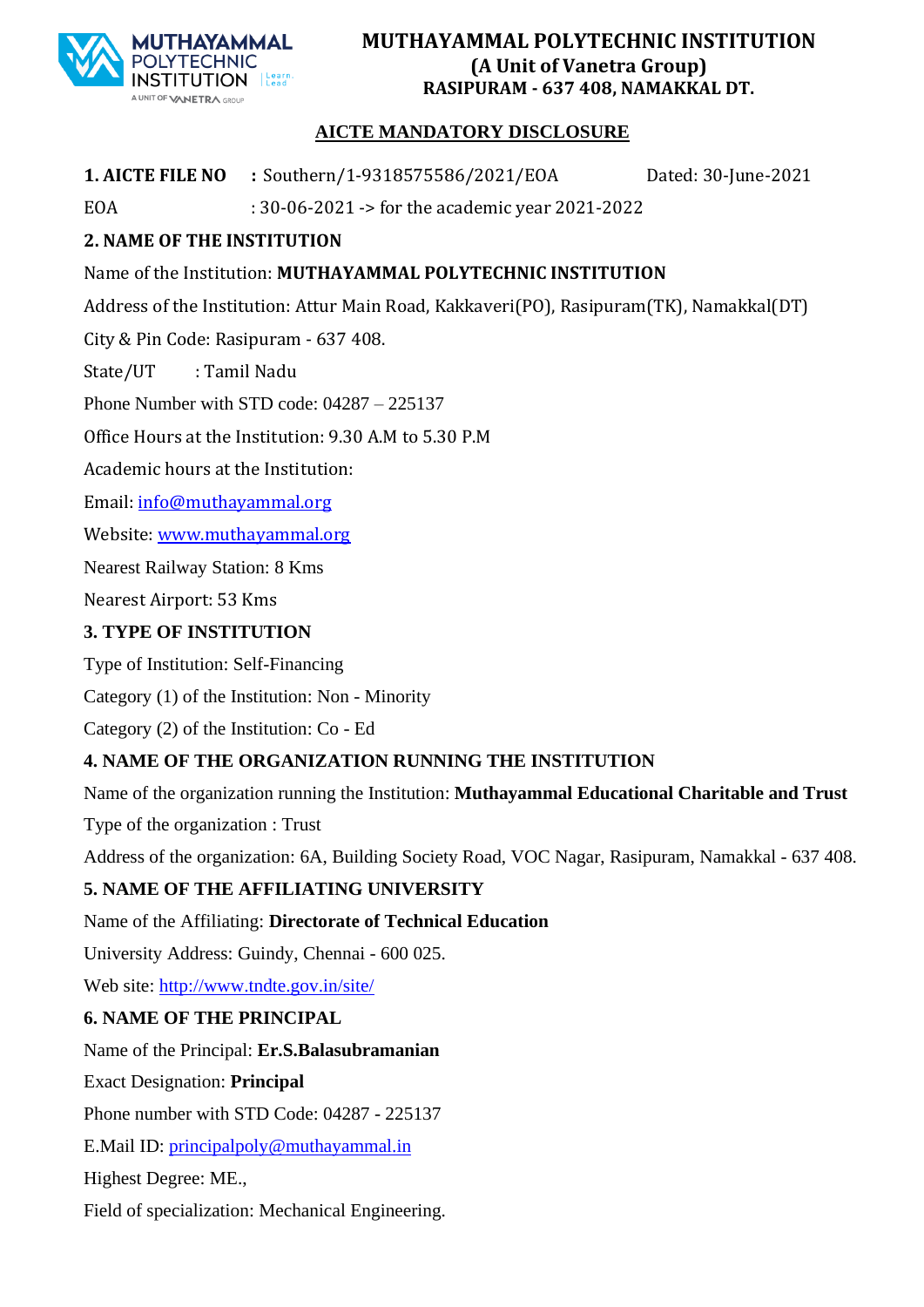#### **7. GOVERNING BOARD MEMBERS**

| S.No           | <b>Name</b>                                                                                                                                                                                                                             | <b>Status</b>       | <b>Interest Specified</b>                                  |
|----------------|-----------------------------------------------------------------------------------------------------------------------------------------------------------------------------------------------------------------------------------------|---------------------|------------------------------------------------------------|
| $\mathbf{1}$   | K.P.Ramaswamy<br>Chairman<br>Muthayammal Polytechnic Institution<br>Rasipuram - 637 408                                                                                                                                                 | Chairman            | Management                                                 |
| $\overline{2}$ | R.Muthuvel<br>Secretary<br>Muthayammal Polytechnic Institution<br>Rasipuram - 637 408                                                                                                                                                   | Secretary           | Management                                                 |
| 3              | Er.S.Balasubramanian<br>Principal<br>Muthayammal Polytechnic Institution,<br>Rasipuram                                                                                                                                                  | Principal           | Principal                                                  |
| $\overline{4}$ | The Director of Technical Education<br>Directorate of Technical Education,<br>Guindy, Chennai - 600 025                                                                                                                                 | Member              | Nominee of Government of Tamil Nadu<br>(Ex-officio)        |
| 5              | The Southern Regional Officer<br>All India Council for Technical Education<br>Southern Regional Office<br>Shastri Bhavan - I Floor, Haddows Road<br>Nungambakkam, Chennai - 600 006                                                     | Member              | Nominee of Government of India<br>$(Ex - Member)$          |
| 6              | Prof. A.N.Parameswaran, M.E., Ph.D., F.I.E.<br>Director, Industry-Institute Collaboration (IIC)<br>Coordinator, Nitte Education Trust<br>NMAM Institute of Technology<br>Nitte - 574110, Karnataka, India.                              | Member              | Industry-Institute Collaboration (IIC)                     |
| 7              | Dr. J V Ramasamy<br>Dean Academic<br>PSG College of Technology<br>(Senior faculty from other College)<br>Coimbatore                                                                                                                     | Member              | Educationist                                               |
| 8              | Mr.A.Devasenapathi<br><b>Avant Grade Consultancy services</b><br>510(Old no.164, TTK Road, Alwarpet,<br>Chennai-18                                                                                                                      | Member              | Industrialist                                              |
| 9              | Mr.N.Sathesh Kumar<br>Director, KKP Fine Linen Pvt.Ltd.,<br>88, Salem Road, Namakkal-637 001                                                                                                                                            | Member              | Industrialist                                              |
| 10             | Dr.Sundaram Ramaswamy<br>Founder and Managing Director<br>Aerospace Engineers Pvt Ltd. & Elastromeric<br>Engineers, The Salem Aeropark<br>8/63, National Highway-7,<br>Ammapalayam Village,<br>Mallur, Salem-636203, Tamil nadu, India. | Member              | Industrialist                                              |
| 11             | <b>Industry Personnel</b>                                                                                                                                                                                                               | Special<br>Invitees | Invited by the Institution representing<br>each Department |